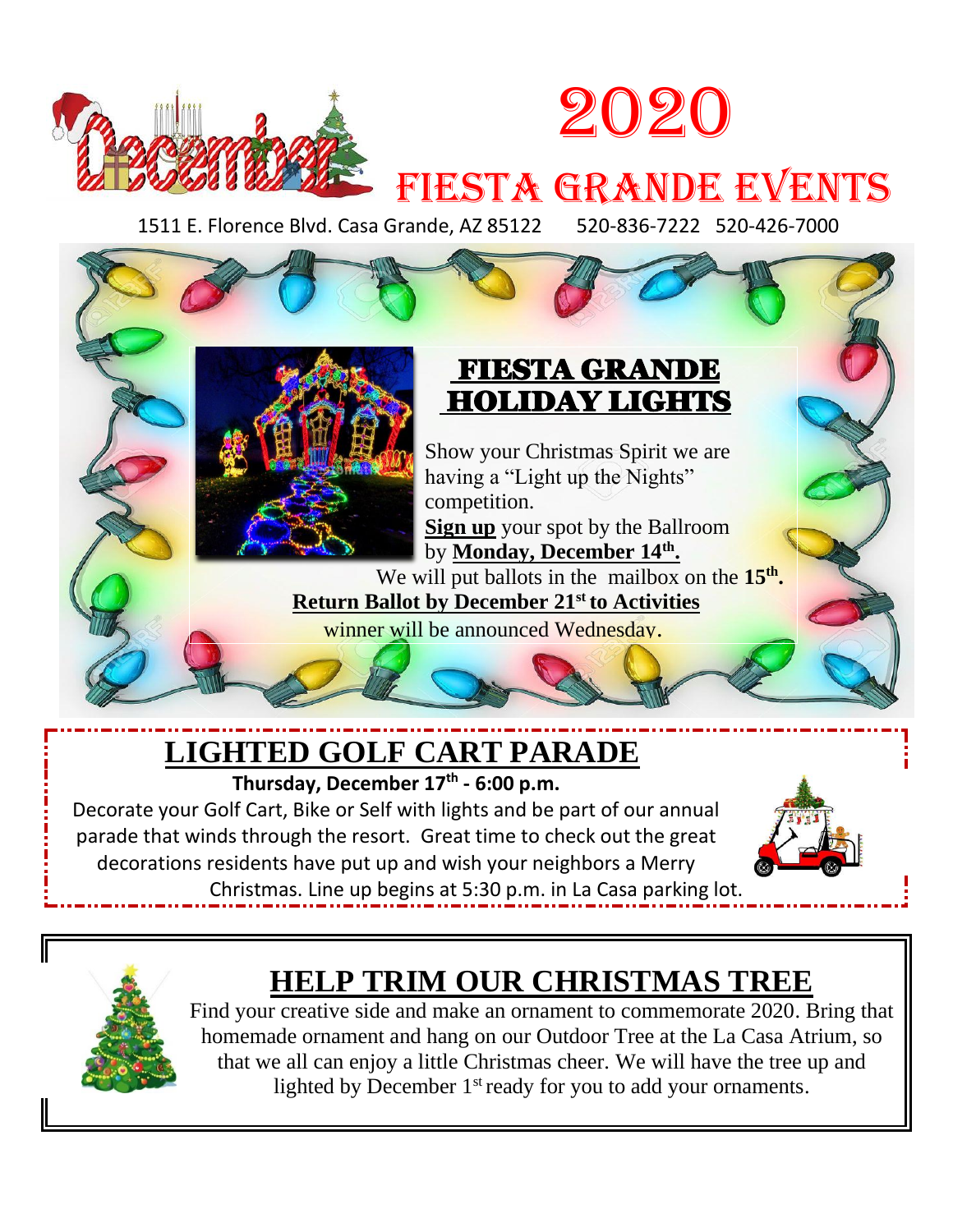## **MAIN OFFICE 520-426-7000**

 $M-F 9 a.m. - 4:00 p.m.$ **Sat & Sun. Closed**  Host are available after hours and weekends

**7 a.m. – 7 p.m.**

**BALLROOM, SAGUARO/OCOTILLO ROOM, CRAFT ROOM, BATH HOUSE /SHOWERS, POOL, BOTH LAUNDRIES**

PLEASE TURN OFF LIGHTS AND FANS when you leave LIBRARY, POOL ROOM & QUILT ROOMS AVAILABLE WHEN MONITORS ARE AVAILABLE

#### **ACTIVITY OFFICE**

M-F 9 a.m. – 4 p.m.

#### **2020 – 2021 SEASON HOST COUPLES**

Bud & Sally De Priest in space 82 Tom & Liz Sanders in space 83 Jim & Kathy Whitescarver in space 84 Couples rotate each week and are on duty after business hours Monday-Friday, Weekends and

Holidays. The Host on duty is posted on the front office door.

#### **COVID-19 UPDATE**

**Stay home if you are feeling sick. Wear cloth masks covering nose and mouth. Max Capacity: Ballroom 25, Craft Room 10, Saguaro/Ocotillo Room 20, Pool Room 8, Library 3, Quilt Rooms 6, Outdoor activities/events 45**

## **CHRISTMAS**

#### **TUESDAY CLASSIC MOVIES**



**Tuesday, Dec. 8th 6:00 p.m. "National Lampoon's Christmas Vacation" Tuesday, Dec. 22nd 6:00 p.m. "It's A Wonderful Life"**

**Down by La Casa Look for the** 

**HUGE screen** Bring your chair,

beverage, popcorn, and candy. You will need to social distance and wear a cloth mask covering your nose and mouth when not eating or drinking.





#### **STORY OF THE SONG "Merry Christmas and…"**

**Sunday, December 13th , 3:00 p.m.** DJ Joe will discuss different aspects of songs. How they were written, how certain artists came to record them, etc.



#### **LUMINARIES**

The more the merrier! Bringing a little light to Fiesta Grande! **CHRISTMAS EVE MORNING**

- December 24th 9:30 a.m. at La Casa
- **Luminary Bag Folders/Fillers**
- 7 Trucks (with open bed) to transport filled luminaries
- **Luminary Helpers off load luminaries to sites**
- Refreshment Volunteer to serve treats
- **Cleanup Crew**
- Luminary Lighters (4:30-5:30p.m.) **Sign up by SW Ballroom Door**



We still need **VOTIVE CANDLES (not tea lights) We have approximately 2000. We could use another 500 to cover the resort.**

**CHRISTMAS EVE SERVICE December 24th 5:30 p.m. La Casa Ramada**



#### **ADOPT A FAMILY CHRISTMAS ANGELS**



Due to the Mesquite Elementary going back to remote learning they were not able to get us profiles for the Angels. We suggest you donate thru your Church, Toys for Tots or the Local Food Bank, what you

would have done for your Angel. All of these charities are in great need especially this year. We will partner with Mesquite next year.

## **FOOD EVENTS**

#### **TWO OLD DUDES FOOD TRUCK**

Starting December 9<sup>th</sup>, Wednesdays & Thursdays 11:00 a.m. – 4:30 p.m. last order. Tax will be included in price this year. Check weekly for updated days & hours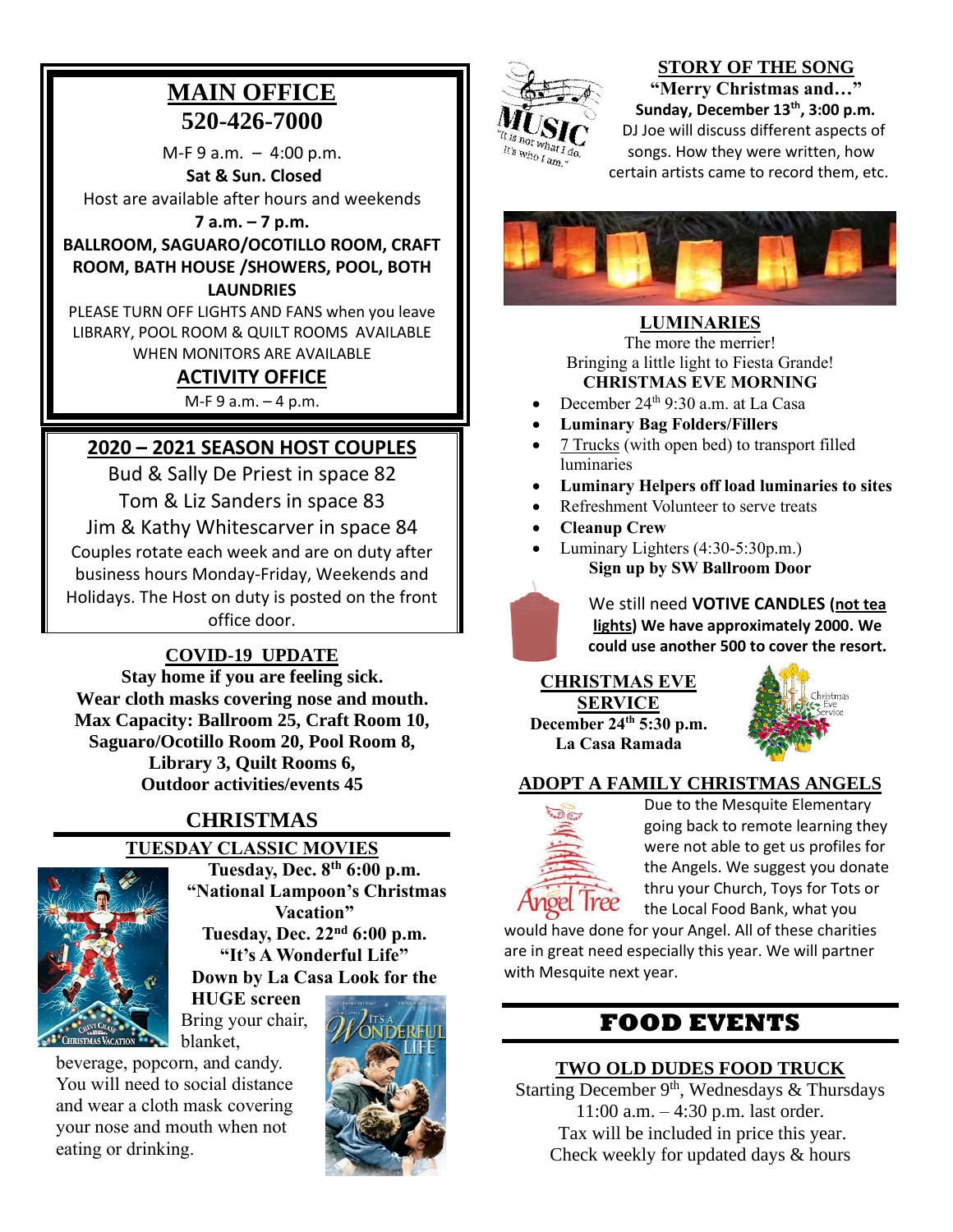#### **THIRSTY THURSDAY**

**Thursday, 3:30 p.m. – 5:30 p.m. at the Ramada** bring your favorite beverage and mask.

## **ARTS & CRAFTS**



#### **ADULT COLORING**

Sponsoring: Sandy Clark **Monday, & Friday 1:00 p.m. - 3:00p.m.** in the **Craft Room**

#### **ANYTHING GOES CRAFTERS**

Lori Pafford & Raedean Schmidt **2 nd & 4th Tuesdays 1:00 p.m.** in the **Craft Room**



#### **CARD MAKING**

**Friday 10:00a.m.** In the **Craft Room** Diane Johnson & Sharen Glade Make 4 handmade Cards for **\$15** pay at class all supplies included except double tape which is available for \$2

#### **QUILT ROOM**

**Monday 1:00 p.m. – 3:00 p.m. Wednesday 9:00 a.m. – 12:00 p.m.**

**We are only allowed 6 between the rooms, one being the** monitor. We have a lot of Charity quilts that need our finishing touch to prepare for donation. We will have machines, ironing boards, accu quilt cutter and all other quilt room supplies available for your usage, you may want to bring some of your own if you have any concerns. If you are new to the park and would like to join us, feel free to come to the Quilt Room and see what's going on. If you have any questions, please

contact Jane Petersen [jpanddp@hotmail.com](mailto:jpanddp@hotmail.com) Updated information will be posted on Quilt Room door.

**WOODCARVING**

Sponsoring: Don Morris **Tuesday & Thursday 9:00 a.m. – Noon** in the **Craft Room**



## **GAMES**

#### **BINGO**

**Wednesdays, Starts Promptly 1:30 p.m.**

In Ballroom Shirley Holdsworth Bingo at Fiesta Grande is a closed game -



you must be wearing your Fiesta Grande name badge or a registered guest, wearing a Fiesta Grande Guest badge to buy bingo packets (\$5.00) and to play. (Please NO bills larger than \$20.00) \*There is to be **NO ALCOHOL** present at Bingo per the State of Arizona Bingo License office. **NO EXCEPTIONS!**



#### **POOL ROOM Open Monday thru Friday 1:00 p.m. – 4:00 p.m.**

**SHUFFLEBOARD**

**Monday thru Saturday 9:00 a.m. & 10:30 a.m**. Equipment to play shuffleboard is available in cabinet outside by courts. Please sanitize and return when finished.



## **DANCE**

#### **BEGINNING LINE DANCE LESSONS**

**Monday– 5:00 p.m. & Friday -1:00 p.m. – Ballroom** Allen Dahle will teach basic line dancing, great for those just starting out.



#### **LINE DANCE LESSONS**

**Tuesdays & Thursday, 10:00 a.m. Beginners class 11:00 a.m.** Betty Scofield (520) 233-3821 **There is a \$2.00 daily charge**

#### **FITNESS AND WELLNESS**



#### **ACTIVE & ATTRACTIVE**

Diane Schelk **Tuesday & Thursday 8:00 a.m. Ocotillo/Saguaro Room**

A fun active class that will keep you moving and getting in shape to feel better and look better.

## **FITNESS CENTER**

To use the equipment, you must fill out your Registration form and turn it in to the Business office so it can be put on file.

#### **GENTLE EXERCISE Monday, Wednesday and Friday**

**9:00 a.m. w/ Sue Sattel and 10:00 a.m. w/Leda Townsend in Ballroom.**



## **MEDICAL EQUIPMENT**

Sandra Willoughby (307) 214-4082 Has a list of Medical equipment that people have and are willing to loan

out. If you have equipment to add to the list, you will have to store it, as



unfortunately, we do not have storage space.